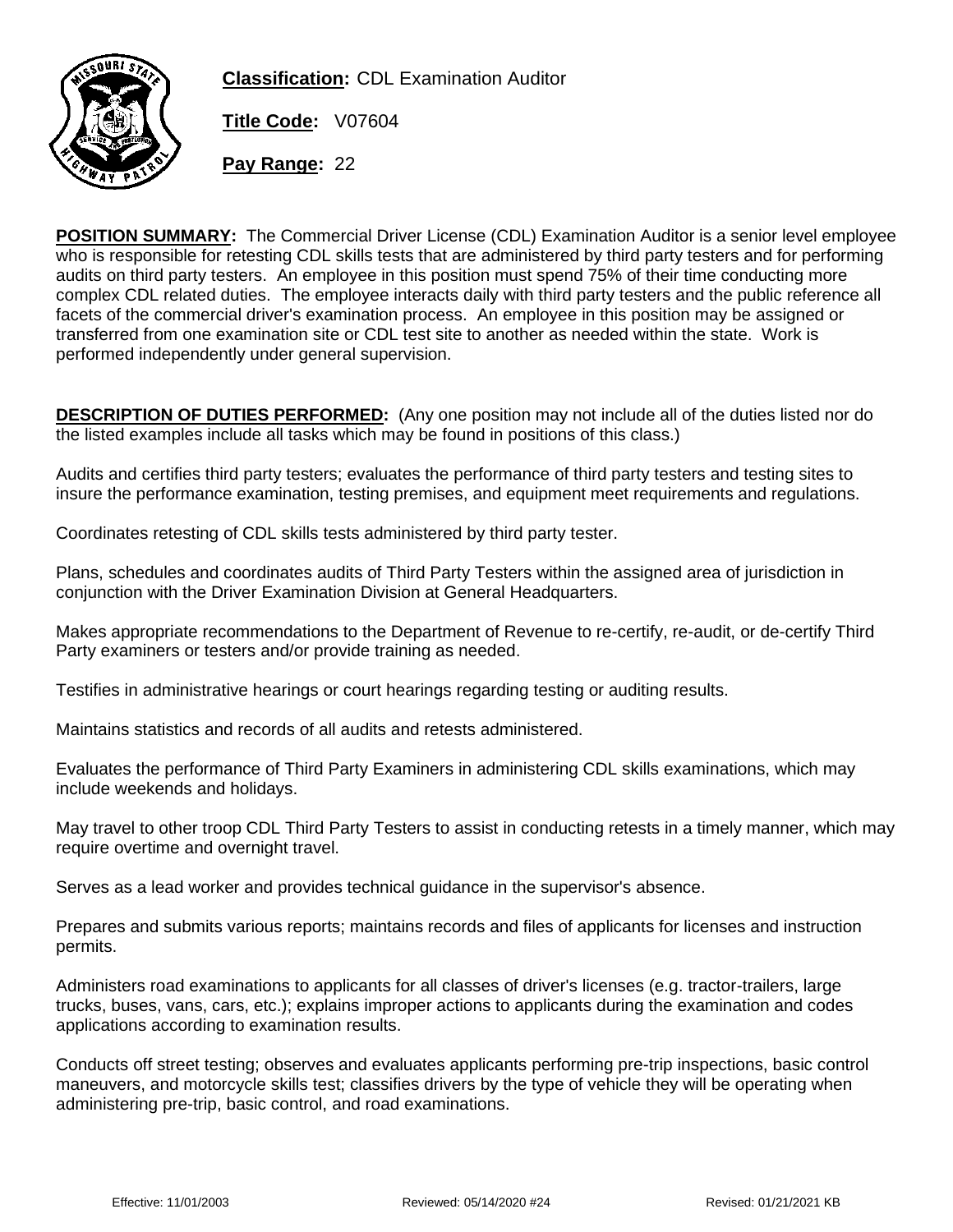## **Classification:** CDL Examination Auditor **Page 2** Page 2

May administer written, visual, and oral examinations for all classes of driver's licenses; operates equipment relative to conducting the examinations; grades examination papers and determines whether test results meet licensure requirements.

Answers inquiries via phone, in person, and through written correspondence regarding the license application procedure, the Commercial Driver License Program, Missouri licensing regulations, etc.; counsels applicants concerning examination study or reason for examination failure.

Performs other related work as assigned.

**REQUIRED KNOWLEDGE, SKILLS, AND ABILITIES:** Extensive knowledge of the methods and procedures used in administering commercial driver license examinations.

Extensive knowledge of the laws, rules, and regulations pertaining to examinations for motor vehicle operators and the Commercial Driver License Program.

Ability to work indoors or outdoors in inclement weather.

Ability to lift and carry at least fifty pounds (testing equipment and materials).

Ability to maintain the highest level of integrity in testing license and permit applicants.

Ability to operate basic office machines and vision testing equipment.

Ability to maintain various records and files.

Ability to work independently with general supervision.

Ability to verbally answer inquiries and explain testing procedures to applicants applying for licensure.

Ability to provide own transportation to and from various testing sites.

Ability to operate a motor vehicle in accordance with Missouri State Highway Patrol policy and State of Missouri statutes, to include any Patrol assigned vehicle with the responsibility for its upkeep and basic maintenance.

Ability to enter and exit vehicles including large trucks and buses to conduct CDL or other examination tests.

Ability to set up testing site and operate testing equipment.

Ability to operate basic office equipment as detailed in the description of duties.

Ability to handle restricted and confidential information in a professional manner and maintain the information as such.

Ability to communicate in English clearly and concisely, both orally and in writing.

Ability to establish and maintain harmonious working relations with others.

Ability to work with material that may be of a sexual nature relating to criminal activity (e.g., written material, photographs, and/or verbal language, etc.).

Ability to work hours as assigned.